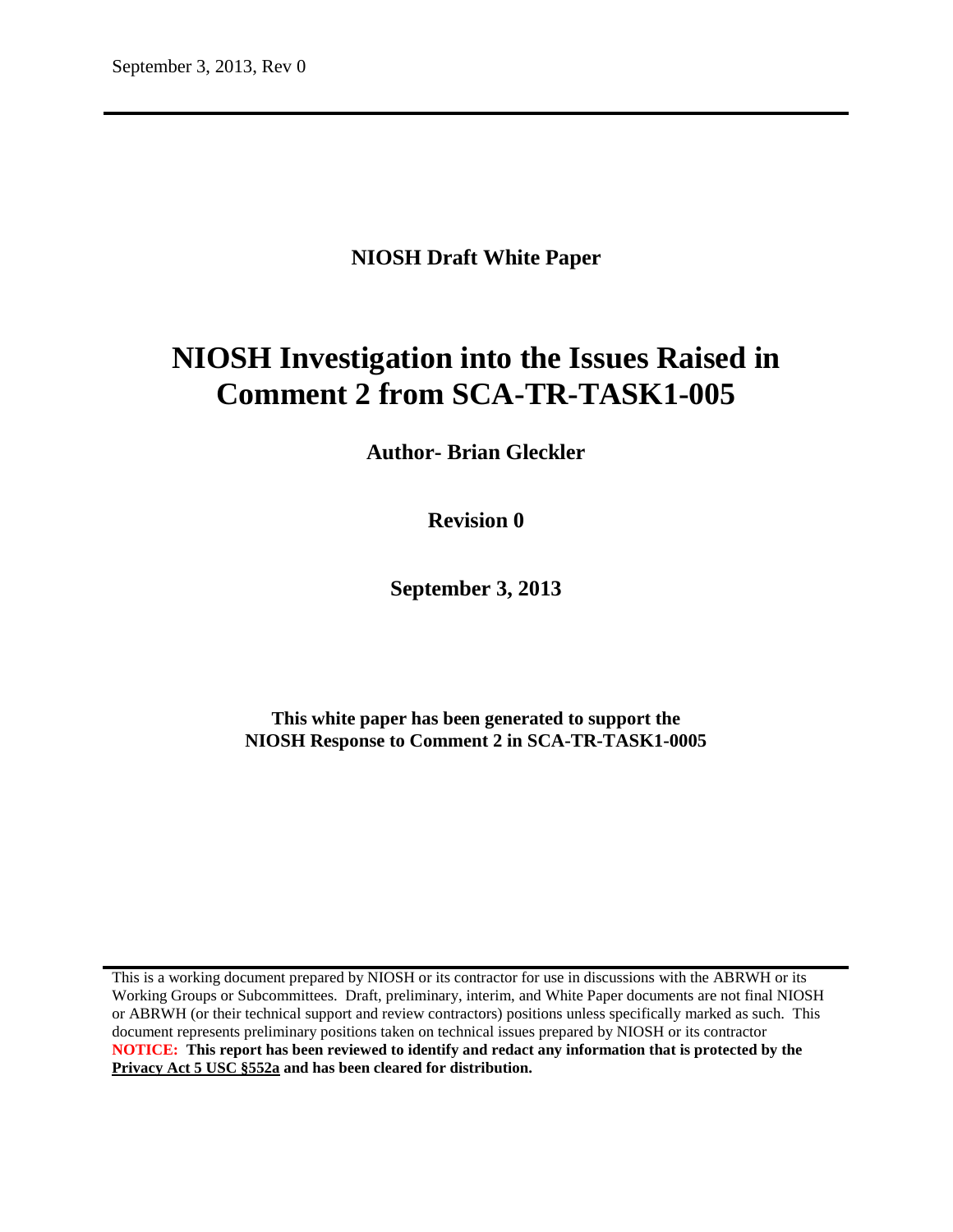# **NIOSH Investigation into the Issues Raised in Comment 2 from SCA-TR-TASK1-005**

#### **1.0 PURPOSE**

The purpose of this white paper is to summarize the results of an investigation that was performed by NIOSH in regards to the information presented in the 2003 SC&A report titled *Critical Review of Source Terms for Select Initial Engine Tests Associated With the Aircraft Nuclear Propulsion Program and INEL*. The results of this investigation are intended to assist NIOSH with its response to Comment 2 in SCA-TR-TASK1-0005 (SC&A 2006).

#### **2.0 SUMMARY OF RESULTS**

Based on the results of this investigation, NIOSH recommends that additional research be performed to assess the potential impact of the radioactive releases from the IET #10 runs on the workers' internal doses. In regards to the other issues being raised in Comment 2, NIOSH believes that the guidance in the *Technical Basis Document for the Idaho National Laboratory and Argonne National Laboratory West – Occupational Environmental Dose* for Revision 02 (ORAUT 2010) is sufficient.

#### **3.0 BACKGROUND**

Comment 2 was made in regards to the information provided in Revision 00 of the document titled *Technical Basis Document for the Idaho National Engineering and Environmental Laboratory (INEEL) – Occupational Environmental Dose* (ORAUT 2004). Even though the current version of this document is Revision 02, Comment 2 is still considered to be a valid comment, since no significant changes have been made to this document regarding how episodic releases are addressed in dose reconstructions (ORAUT 2004, 2010). However, it should be noted that the title of this technical basis document has been changed to *Technical Basis Document for the Idaho National Laboratory and Argonne National Laboratory West – Occupational Environmental Dose* for Revision 02 (ORAUT 2010). In addition, to simplify identifying and/or referring to this technical basis document (**TBD**) in the subsequent sections of this white paper, all versions of this document will be referred to as the *environmental TBD*.

#### **3.1 Summary of the Issue**

Comment 2 as stated in the INL Issue Resolution Matrix for Findings and Key Observations (i.e. Attachment 5 of SCA-TR-TASK1-0005) (SC&A 2006).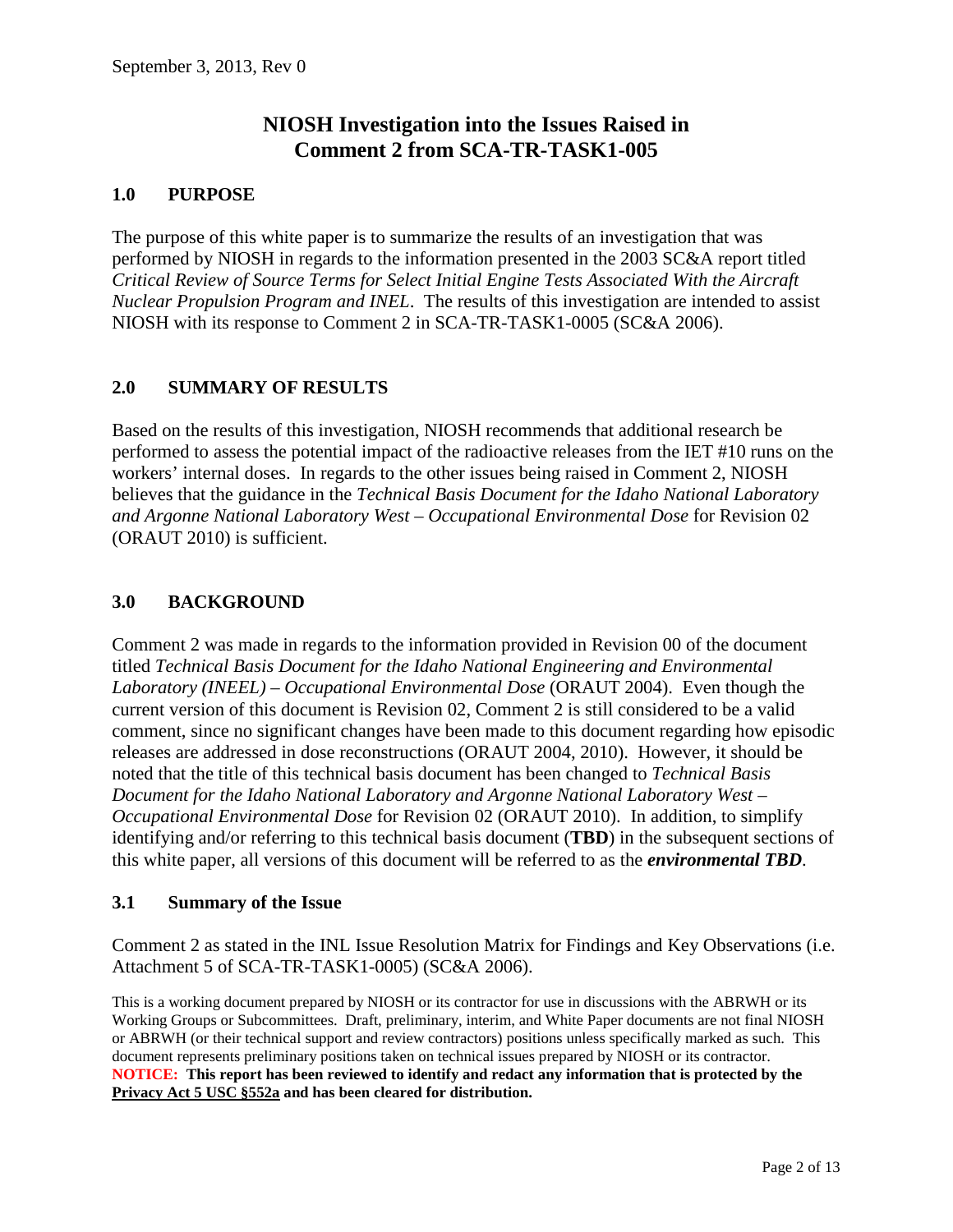Issue 2: (5.1.1.2) Episodic Airborne Release - The airborne releases associated with several of the Initial Engine Tests of the Aircraft Nuclear Propulsion (ANP) Program were likely to have been underestimated by factors ranging from **2 to 7**. Also, NIOSH did not evaluate the uncertainties associated with the deficiencies in air monitoring equipment.

Sections regarding Comment 2 that are in the main body of the INL site profile review (i.e. Sections 5.1.1.2.2 and 5.1.1.2.1 of SCA-TR-TASK1-0005) (SC&A 2006).

#### 5.1.1.2.1 Completeness and Quality of Episodic Releases Data

The airborne releases associated with several of the Initial Engine Tests (IETs 3, 4, and 10) of the Aircraft Nuclear Propulsion (ANP) Program, as estimated by the INELHDE, were likely to have been underestimated as follows:

- IET 3 underestimate of total radionuclide release by up to a factor of about 3
- $\bullet$  IET 4 underestimate of noble gases by up to a factor of about 16, halogens by up to a factor of about 7, and solids by a factor of up to about 2
- IET 10 underestimate of total radionuclide releases by up to a factor of about 7

These concerns were cited in the SC&A report, *A Critical Review of Source Term for Select Initial Engine Tests Associated with the Aircraft Nuclear Propulsion Program at INEL* (SC&A 2003, -g. 2-24), which states the following:

*The HDE Task Group acknowledged the absence of available raw effluent data as well as the deficiencies/limitations of summary data contained in the report by Thornton et al. (1962b). The HDE, therefore, modeled release estimates that were principally based on historical operating records and photographic evidence, which characterized the extent of fuel damage to the HTRE No. 1 reactor core. … Embedded in the HDE model of radioactive releases are several assumptions that potentially may have underestimated the true release quantities of fission products. Identified below are four key model parameters whose values may have differed significantly from those assumed by the HDE*.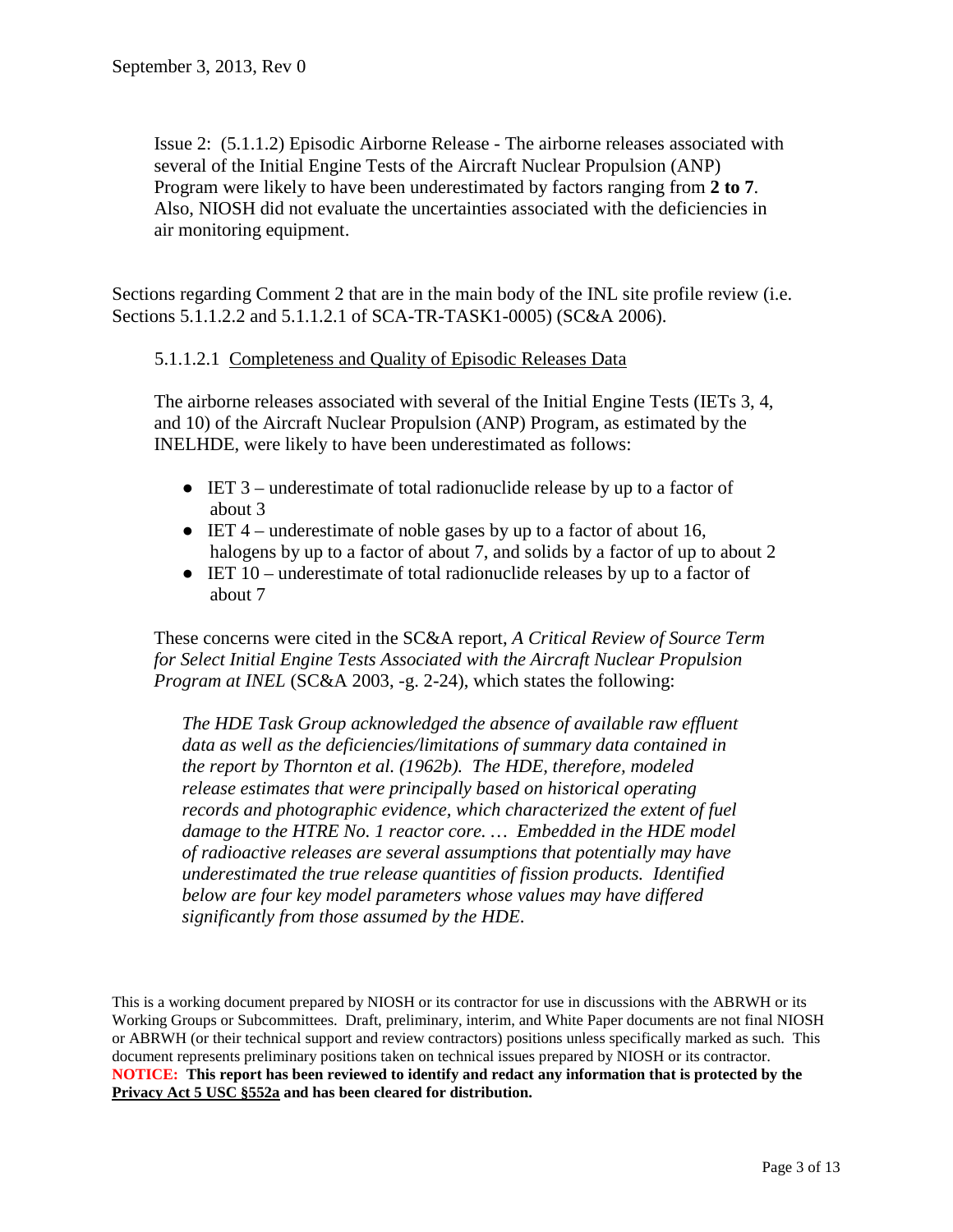#### 5.1.1.2.2 Other Observations

Similar to the problem with routine releases, NIOSH should list the episodic airborne release activities for each INL facility used in the Occupational Environmental Dose TBD. Uncertainties associated with the release activities should also be provided. This data would be helpful for the dose reconstructors to assess whether the worker intakes are applicable to their claim. An example may be given showing how the worker exposure could be calculated using the release activities, uncertainty values, and weighting factors.

# **3.2 Actions from 2011 Working Group Meeting**

NIOSH: Review SC&A report (*Critical Review of Source Terms for Select Initial Engine Tests Associated With the Aircraft Nuclear Propulsion Program and INEL*, 2003) on the Risk Assessment Corporation (**RAC**) modeling approach that was used for the Idaho National Laboratory (**INL**).

# **4.0 NIOSH INVESTIGATION RESULTS**

The document *Critical Review of Source Terms for Select Initial Engine Tests Associated With the Aircraft Nuclear Propulsion Program at INEL* is a document that was written by SC&A, Inc. and SENES Oak Ridge, Inc., under a CDC contract. A 2005 version of the document *Critical Review of Source Terms for Select Initial Engine Tests Associated With the Aircraft Nuclear Propulsion Program at INEL* (Behling et al 2005) was reviewed instead of the 2003 version, because it was a newer version and because it was the only version of this document available on the CDC's website. This document was obtained from the CDC's Radiation Studies website at [http://www.cdc.gov/nceh/radiation/brochure/profile\\_ineel.htm,](http://www.cdc.gov/nceh/radiation/brochure/profile_ineel.htm) and a copy is now in ORAUT's Site Research Database (SRDB) as Reference 103215.

Three other key documents were reviewed to address Comment 2, including a number of the relevant references for those documents. The following is a listing of those three documents.

- 1) *Idaho National Engineering Laboratory Historical Dose Evaluation* (*INEL-HDE*) Volumes I and II (DOE 1991a, DOE 1991b)
- *2) Identification and Prioritization of Radionuclide Releases from the Idaho National Engineering and Environmental Laboratory* (*RAC Report No. 3*) (CDC 2002)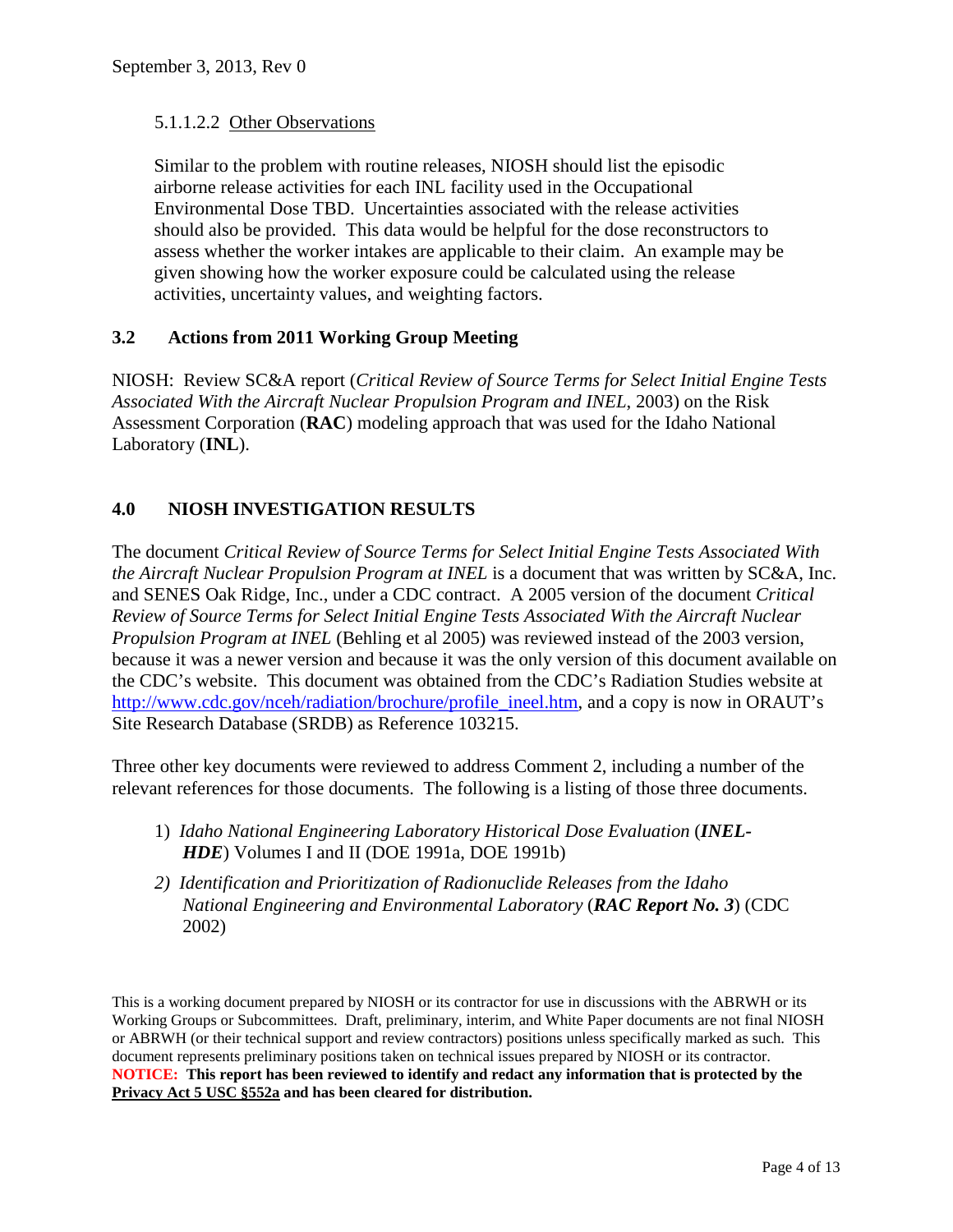3) *Supplement to Technical Basis Document 4 for the Idaho National Engineering and Environmental Laboratory: INEEL Occupational Environmental Dose* (Peterson 2004)

In August 1991, the Department of Energy (**DOE**) published the *INEL-HDE*. After the publication of the *INEL-HDE*, a DOE review committee recommended a more detailed study using source documents and incorporating public involvement. The Governor of Idaho asked the Centers for Disease Control and Prevention (**CDC**) to perform a technical review of the methodology for the analyses used for the *INEL-HDE* report. As a result of that technical review, minor changes were recommended in some of the airborne source terms. Those minor changes did not change the total curies released, but added small amounts of other radionuclides and respective quantities to earlier years where detection had not been as 'lowlevel' as in the more recent years. In the course of the review, the Radiological Assessment Corporation examined the Radiological Safety Analysis Computer-4 (**RSAC-4**) program that defined the radiological doses for each of the releases (CDC 2002). That review stated: "The [National Council on Radiological Protection and Measurements (**NCRP**)] and RSAC results agreed very well, confirming that the [Council] methodology is an acceptable method to rank releases of radionuclides" (CDC 2002).

# **4.1 Releases from IETs #3, #4, and #10**

The document titled *Critical Review of Source Terms for Select Initial Engine Tests Associated with the Aircraft Nuclear Propulsion Program at INEL* was written to address issues associated with offsite exposures to members of the public (Behling et al 2005). The document specifically addresses issues associated with previously estimated releases for Initial Engine Tests (**IETs**) #3, #4, and #10 (Behling et al 2005). This document does not address any issues associated with other episodic releases, onsite exposures, nor does it raise any issues about the atmospheric data that were used and the dispersion modeling that was performed.

Section 4.2.2.3 and Attribution 11 of the *environmental TBD* (ORAUT 2010) indicates that when the analysis of the *INEL-HDE* (DOE 1991) was completed the meteorological diffusion trajectories were reviewed to determine which INL facilities were affected. The result of those trajectory reviews was that only 16 releases had the potential to affect other INL facilities. As a result of those reviews, IETs #3, #4, and #10 were determined to not affect other INL facilities, and no onsite intakes for those episodic releases were calculated and included in the *environmental TBD*. Unfortunately, the original author of the *environmental TBD* that performed those reviews is now deceased (H. K. Peterson), and no detailed documentation of those reviews could be found. It is also worth noting that Mr. Peterson was also a member of the task group that created the *INEL-HDE*, and that he was involved with the meteorological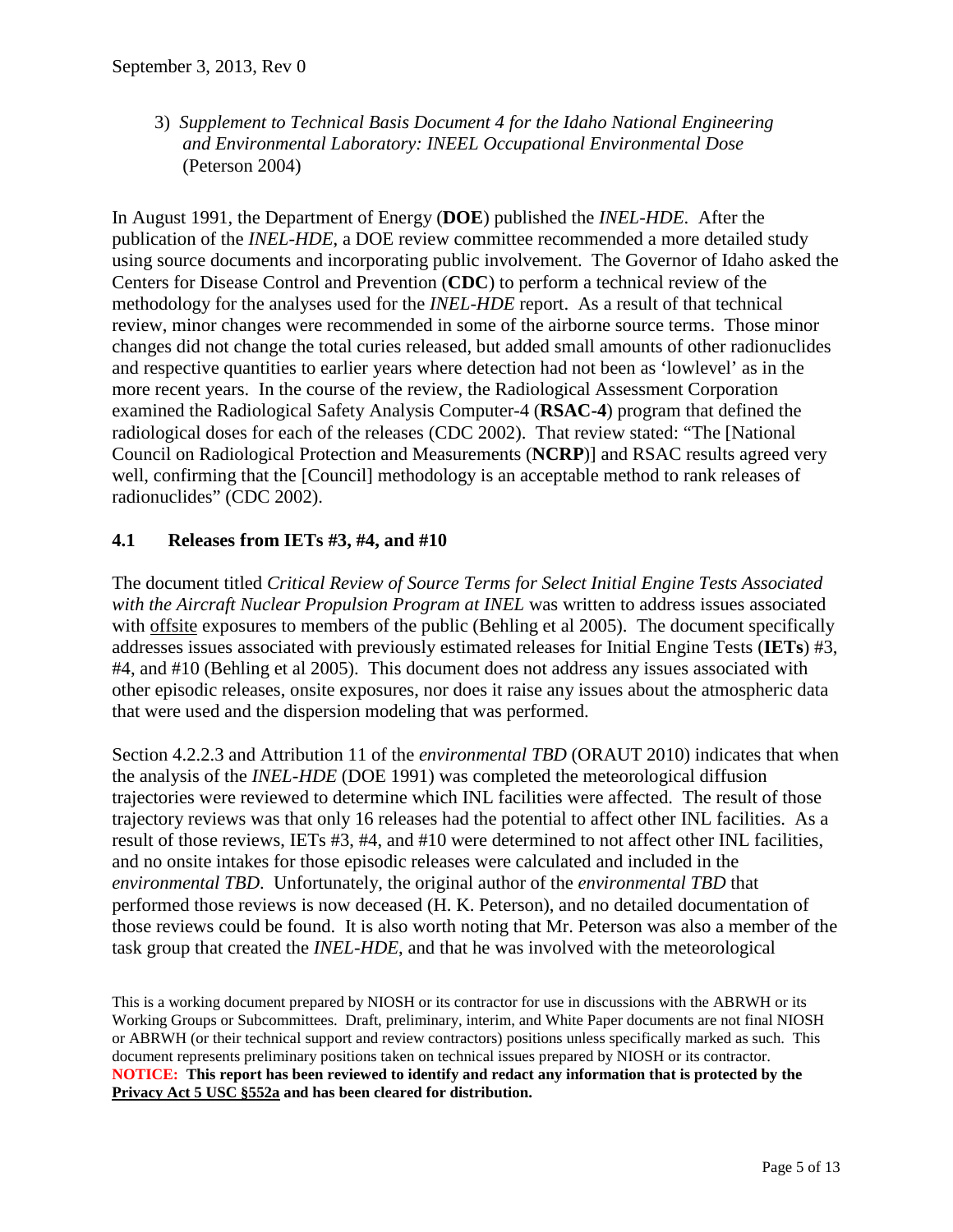diffusion calculations used for that document. Therefore, Mr. Peterson was intimately familiar with the information provided in the *INEL-HDE* reference and the bases for that information.

The information that NIOSH has been able to capture regarding meteorological diffusion trajectories for IETs #3, #4, and #10 can at least partially substantiate the determinations that were made for the *environmental TBD*. The following sub-sections summarize the trajectory information that was found for IETs #3, #4, and #10.

# **4.1.1 Information for IET #3**

Activities associated with IET #3 took place during the period of  $02/11/56 - 02/24/56$ . **Figure 1** depicts the trajectory for the IET #3 releases that occurred during 02/11/56 -02/14/56 (DOE 1991b, p. 262). **Figure 2** is a map of the dispersion isopleths which depict the release trajectory for the IET #3 releases that occurred during 02/11/56 -  $02/24/56$  (DOE 1991b, p. 262). This information indicates that none of the IET #3 releases were dispersed over other facilities at the INL and would not have affected the internal doses of the INL workers.



**Figure 1 – IET #3 Release Trajectory for the 02/11 – 02/14/56 Release Period (DOE 1991b, p. 262)**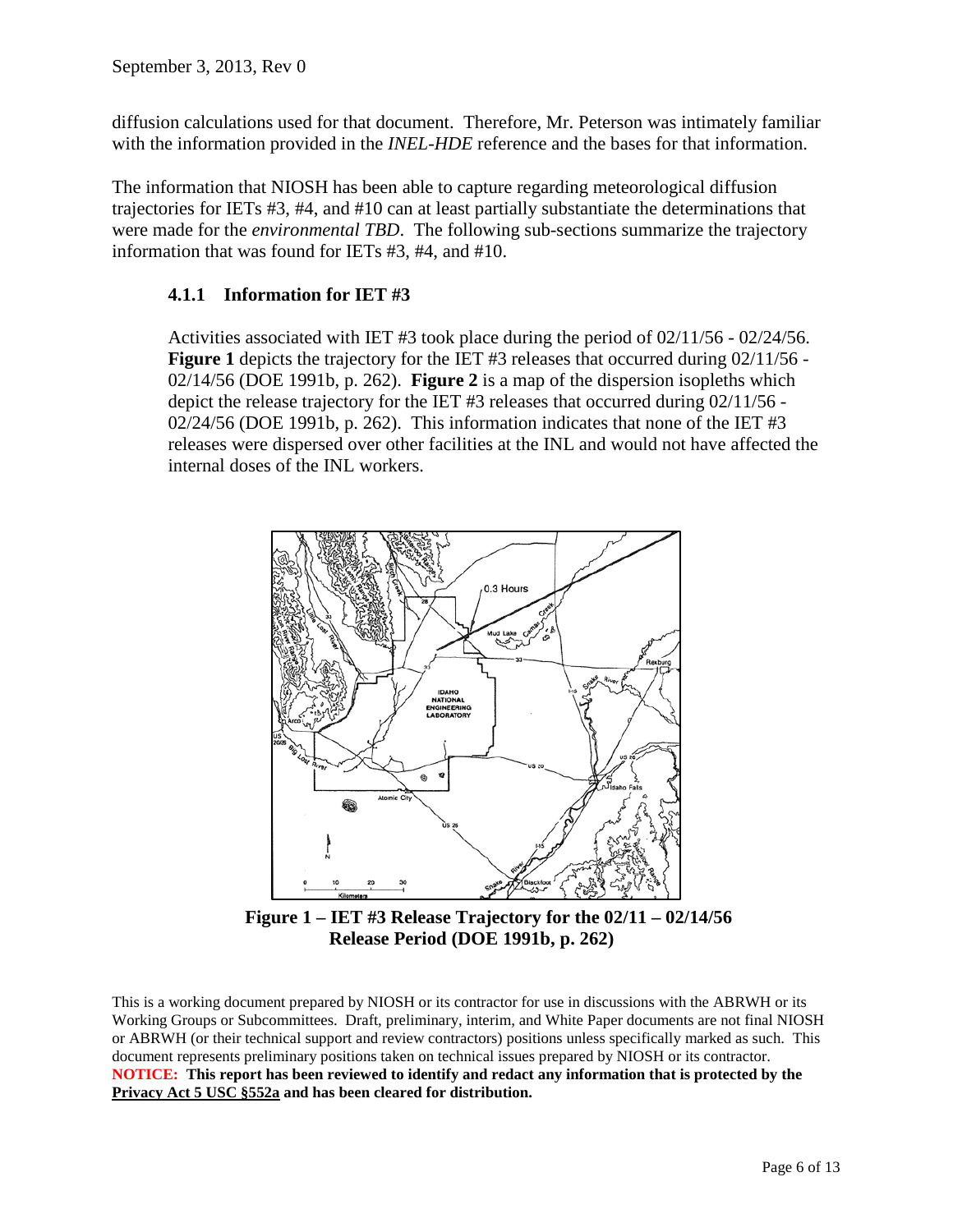

**Release Period (DOE 1991b, p. 262)**

# **4.1.2 Information for IET #4**

Activities associated with IET #4 have been divided into 3 different periods: IET  $#4(A)$ 05/01/56 – 05/23/56, IET #4(B) 05/24/56 – 06/26/56, and IET #4(C) 06/29/56. The document *Critical Review of Source Terms for Select Initial Engine Tests Associated with the Aircraft Nuclear Propulsion Program at INEL* only had an issue with the model for IET  $#4(C)$ , and considered the model used for IET  $#4(A)$  and IET  $#4(B)$  logical and appropriate (Behling et al 2005). Therefore, only the IET #4(C) releases are addressed in this document.

For IET #4(C), **Figure 3** depicts the trajectory of the releases that occurred on 06/29/56, and **Figure 4** is a map of the dispersion isopleths which also depicts the trajectory for the IET #4(C) releases (DOE 1991b, p. 260). It should be noted that Figure B-30 in Volume II of the *INEL-HDE* has an incorrect date of 06/19/56. The release date for the IET #4(C) activities was limited to 06/29/56 (DOE 1991b, p. 260). The quality assurance file for the *INEL-HDE* also confirms that the date should have been 06/29/91 (DOE 1991c, p. 21). This information indicates that the IET #4(C) releases were not dispersed over other facilities at the INL and would not have affected the internal doses of the INL workers.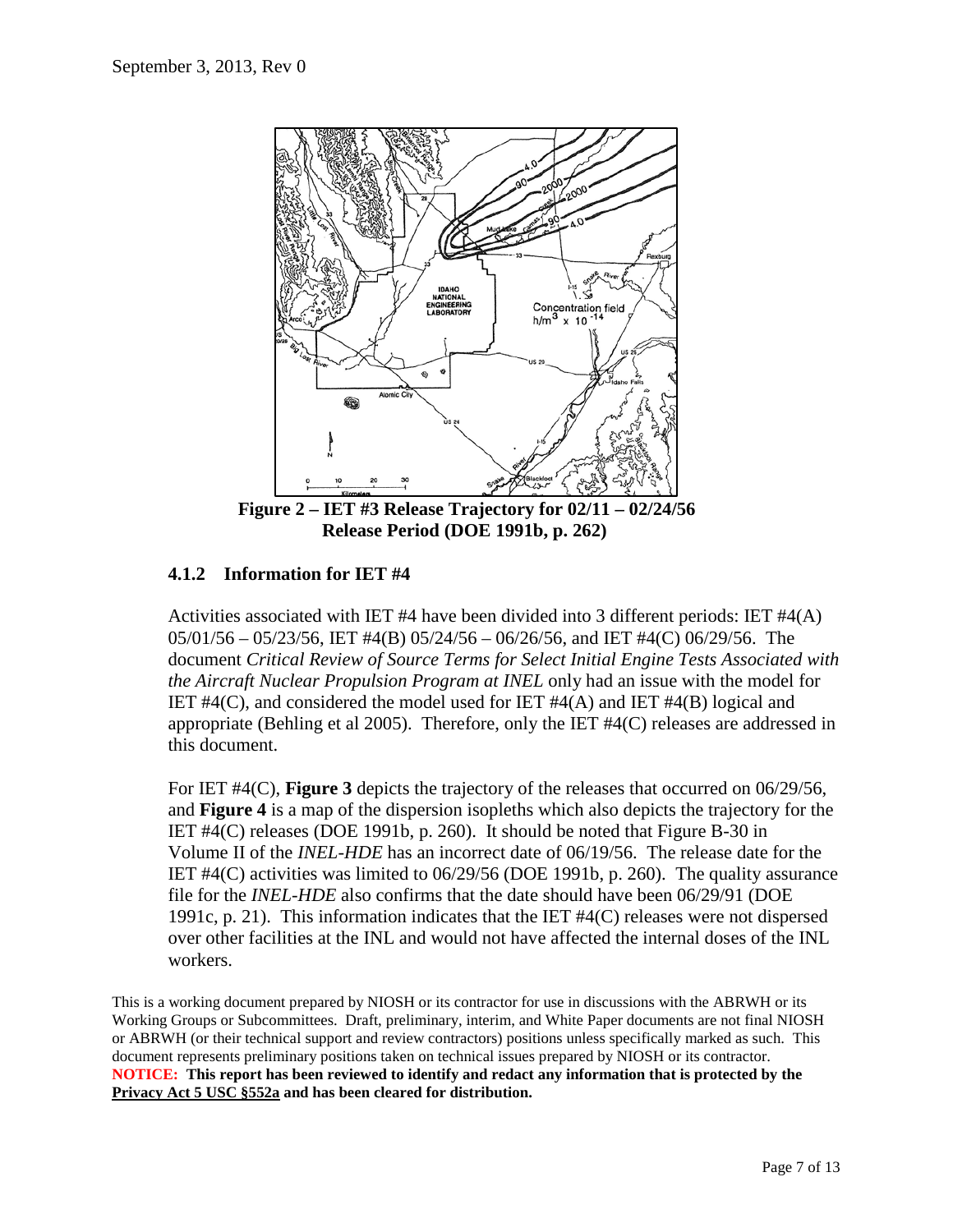

**Figure 4 – IET #4(C) Release Trajectory for 06/29/56 Release (DOE 1991b, p. 260)**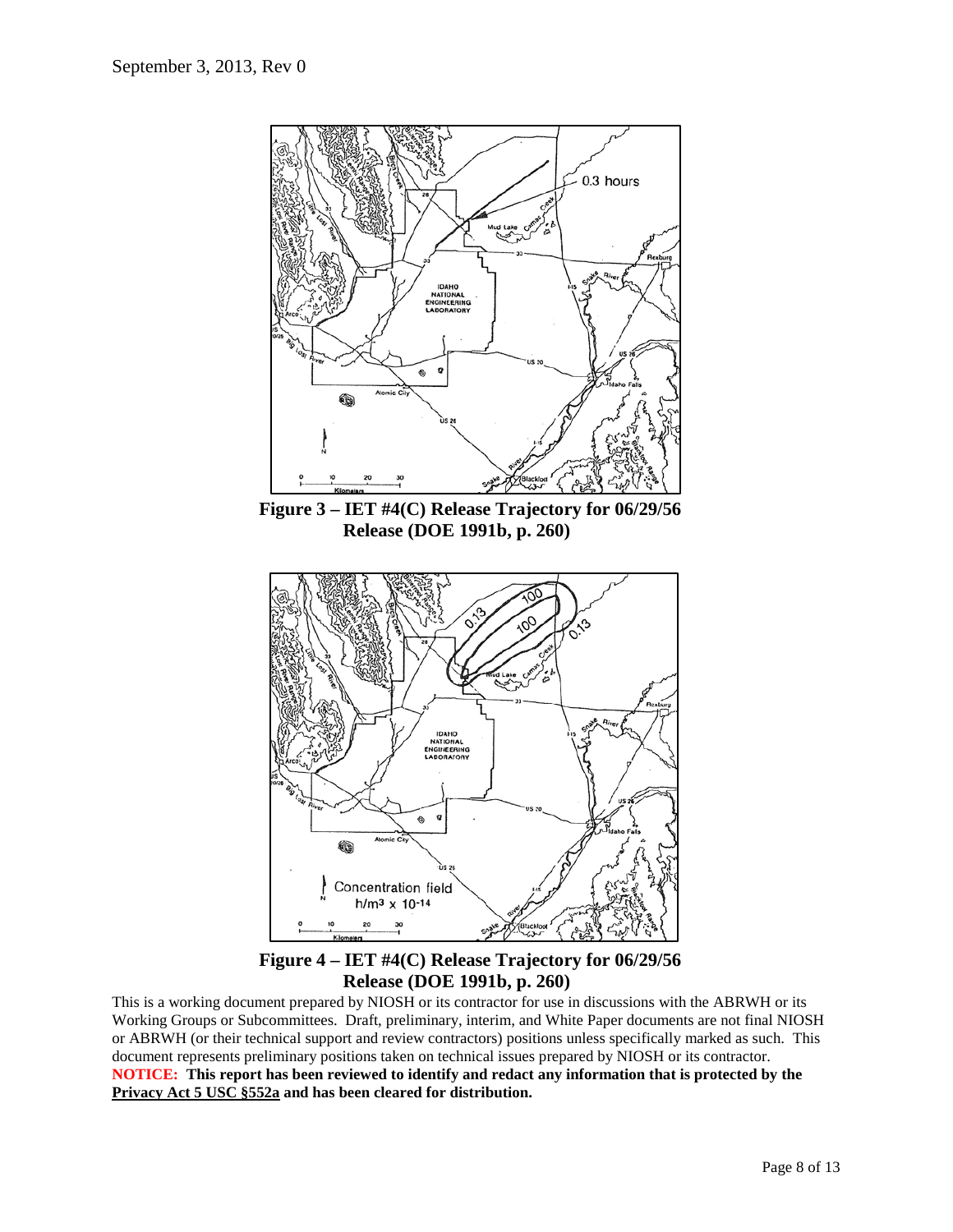#### **4.1.3 Information for IET #10**

In the *INEL-HDE*, activities associated with IET #10 have been divided into 2 different periods: IET #10(A) 12/20/57 – 02/25/58 and IET #10(B) 03/01/58 – 03/06/58. Unlike IET #3 and IET #4, the *INEL-HDE* does not contain release trajectories and dispersion isopleths for IET #10. However, the quality assurance documentation for the *INEL-HDE* does provide dispersion factors and air concentration estimates for 16 offsite locations (DOE 1991d). Those 16 offsite locations are depicted in **Figure 5**. Dispersion factors and air concentration values were generated for the 32 runs associated with IET #10 (DOE 1991d). When the dispersion factors and air concentrations for the 4 downwind locations in the shaded portions of **Figure 5** are zero, the releases associated with that specific run would not have affected the INL workers. Of the 32 runs, 12 of the runs (i.e. runs 5, 9, 11, 19, 20, 26, 32, 38, 40, 48, 49, and 57) had air concentrations of zero for all 4 downwind locations, and thus did not have the potential to contribute to the internal doses of the INL workers. The dispersion factors and air concentrations for 20 of the runs indicate that 20 of the runs had the potential to contribute to the internal doses of the INL workers at varying degrees.



**Figure 5 – Trajectory Area Affecting Other INL Facilities**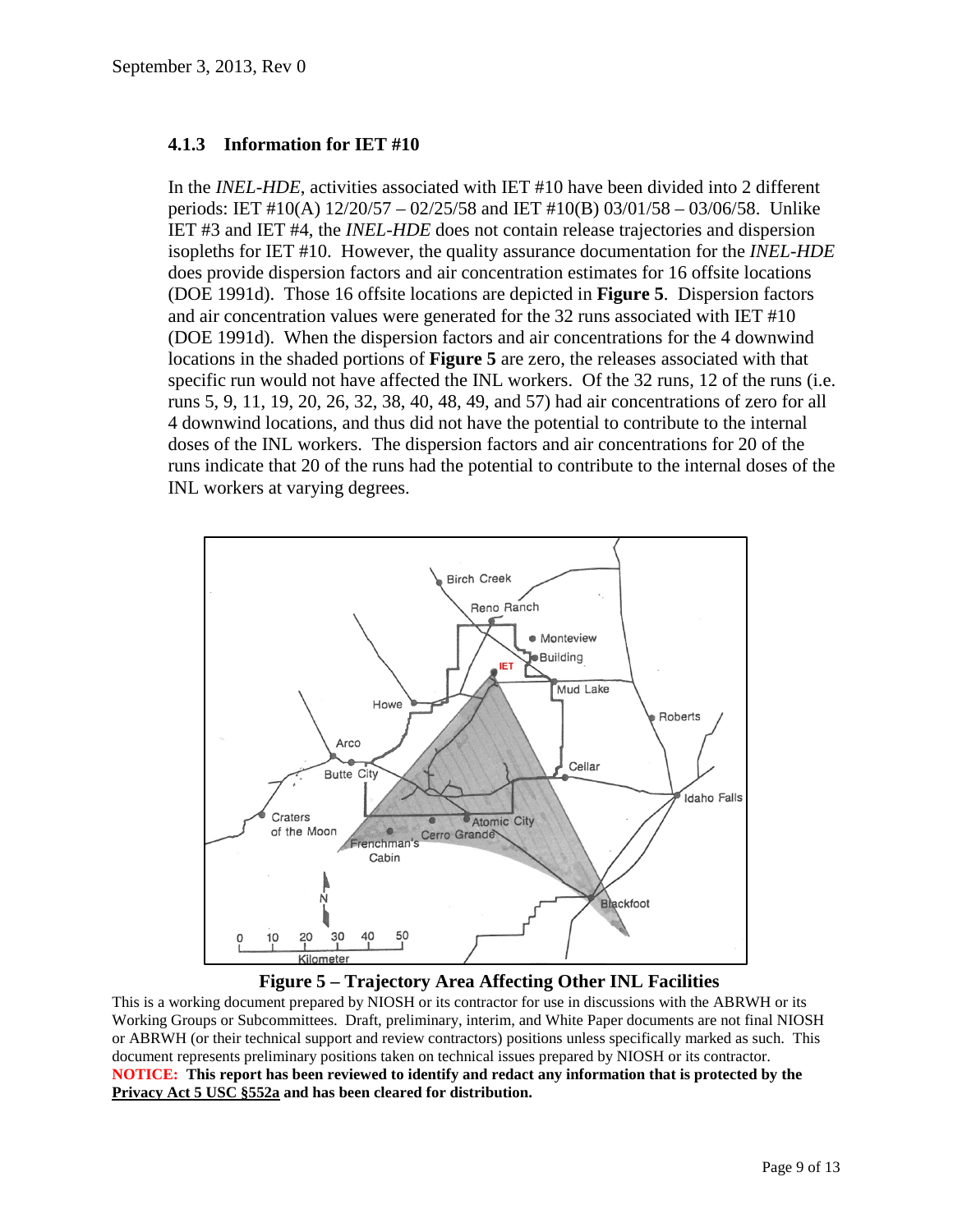IET #10 was divided into three phases (Foster et al 1958). Phase I consisted of the initial IET runs; Phase II started with the runs that occurred after January 17, 1958; and Phase III included the runs that occurred after February 4, 1958 (Foster et al 1958). The document *Critical Review of Source Terms for Select Initial Engine Tests Associated with the Aircraft Nuclear Propulsion Program at INEL* indicates that the radioactive releases from the Phase III runs (i.e. runs 37, 38, 40, 42, 43, 45, 46, 47, 48, 49, 52, 53, 54, 55, 56, and 57) were underestimated in the *INEL-HDE* (Behling et al 2005). After reviewing the information presented in that document, NIOSH agrees that the radioactive releases for those runs were likely underestimated in the *INEL-HDE*, but NIOSH does not necessarily agree with the magnitude of the underestimates. Further research is needed to determine the magnitude of those underestimates. It should also be noted that the review of the dispersion factors and air concentrations for the Phase III runs 38, 40, 48, 49, and 57 previously determined that these runs did not have the potential to contribute to the internal doses of the INL workers. Therefore, the releases from runs 38, 40, 48, 49, and 57 do not need to be reevaluated.

# **4.2 Uncertainties Attributable to Air Monitoring Equipment Deficiencies**

It should be noted that no specific air monitoring deficiencies were identified as part of Comment 2. In addition, the environmental intake values provided in the *environmental TBD* for the episodic releases are based on the airborne releases provided in the *INEL-HDE* (DOE 1991a, DOE 1991b), with the exception of the 1978 criticality at the Idaho Chemical Processing Plant (ICPP). Releases for 1978 criticality were estimated by one of the original authors of the *environmental TBD* using the RSAC-6 computer code and an approach that was similar the approaches used for some of the other episodic releases. Because NIOSH did not assess those releases with only one noted exception, the uncertainties associated with any air monitoring equipment deficiencies that those releases were based on were not included in the *environmental TBD*. However, many of the uncertainties associated with the values used for the *environmental TBD* have been addressed in the *INEL-HDE*, *RAC Report No. 3*, and the references to those documents.

The *INEL-HDE* expended a substantial amount of effort in reconstructing the episodic releases for the INL site. Because of the complicated nature of reconstructing releases from these tests, NIOSH has relied on the work that was previously completed and reported, and the release estimates in those documents are considered to be the best values that are consistent with the available information. As an indication of the level of effort that went into the *INEL-HDE* and its complexity, the *INEL-HDE* (document number DOE/ID-12119 Vol. 1 and 2) and its 82 supporting documents (document numbers DOE/ID-12119-QAF-001 through DOE/ID-12119- QAF-082) include over 4,200 pages of documented information.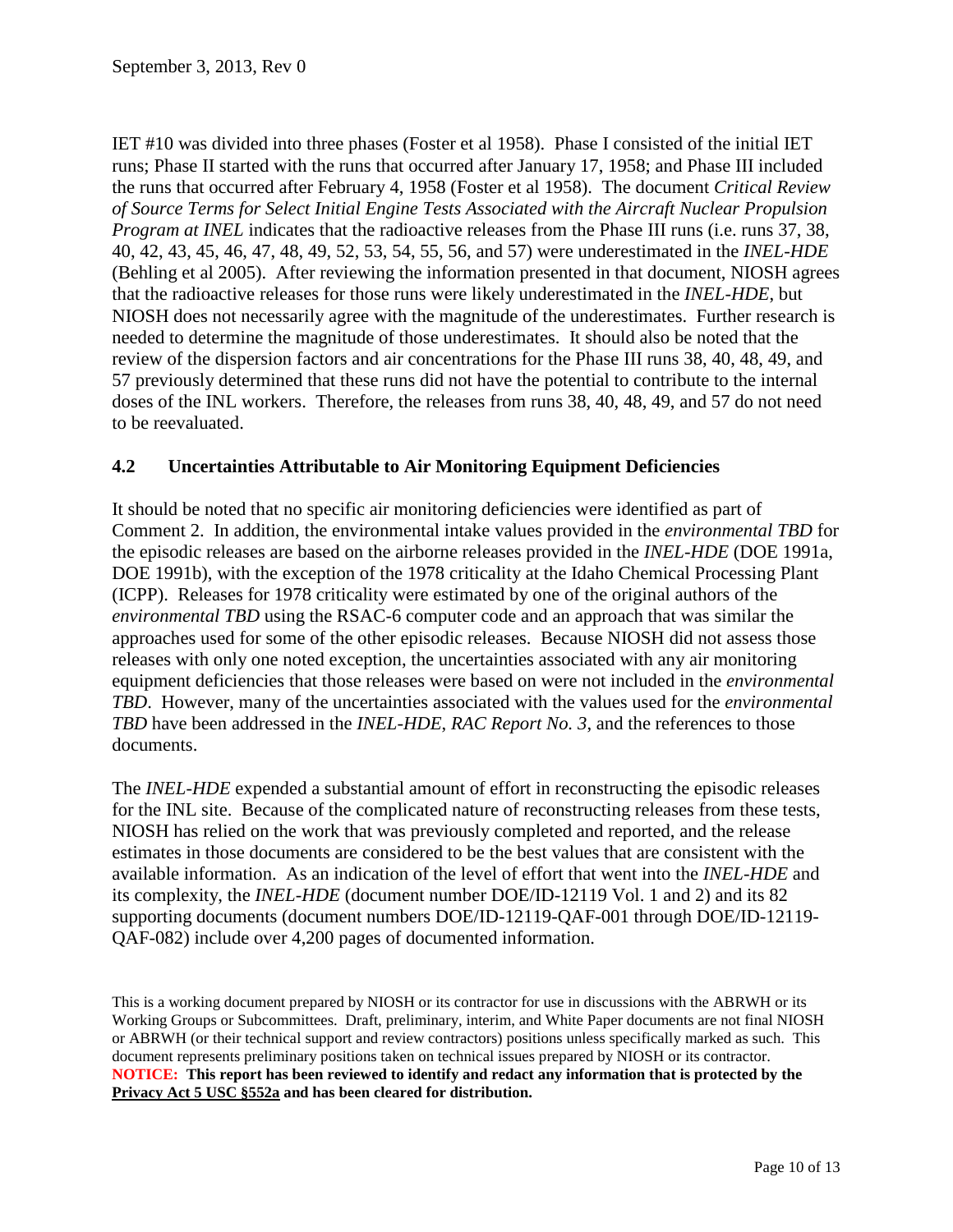In the instances where releases were estimated based on air monitoring results and details of the air monitoring approach was used, NIOSH was able to determine that a number of the potential air monitoring deficiencies were accounted for by the INL personnel that originally processed that data. For example, systematic errors attributable to 1) collection efficiency of sampling media, 2) sampling line loss, 3) counting efficiency, and 4) augmentation of the effluent air were being accounted for in the air monitoring results that the IET releases were based on (Boone et al 1959, Pincock 1959). However, those uncertainties were not propagated with the reported release values and calculated air concentrations.

Potential uncertainties associated with the dispersion modeling that was performed for the *environmental TBD* have not been accounted for because they cannot be readily quantified. Because the uncertainties associated with modeling atmospheric conditions and dispersion can be large, one of the most significant sources of uncertainty in the environmental intakes cannot be accounted for. Therefore, NIOSH does not believe that a detailed uncertainty analysis is warranted for the environmental intake calculations and the discussions in the Uncertainty Section of the *environmental TBD* are sufficient. However, it should be noted that the uncertainties associated with the episodic release intakes are generically being accounted for by assigning those intakes as lognormal distributions with a geometric standard deviation (GSD) of 3.0 (ORAUT 2010, ORAUT 2012).

# **5.0 CONCLUSIONS & RECOMMENDATIONS**

NIOSH confirmed that the *environmental TBD*'s determination that the radioactive releases from IET #3 and IET #4 did not have any significant effects on the INL workers doses was substantiated. Therefore, no environmental intakes from IET #3 and IET #4 need to be included in the *environmental TBD*.

NIOSH's review of the IET #10 information, determined that the radioactive releases from some of the IET #10 runs may have provided a significant contribution to the INL workers' unmonitored internal doses (i.e. a total dose  $> 0.001$  rem), and that some of the releases for the Phase III runs may have been underestimated in the *INEL-HDE*. Therefore, NIOSH recommends that additional research be performed to assess the potential impact of the IET #10 runs on the workers' internal doses. If the detailed dispersion data for the dispersion calculations presented in the *INEL-HDE* documentation can be located, the dispersion calculations could be rerun for the onsite facilities versus offsite locations. In addition, those calculations could be performed independently for the releases from each run. Given the magnitude of the total releases from some of the IET #10 run and the amount of time between the first and last runs with radioactive releases, dispersion calculations for each run would be preferred. If the detailed dispersion data for the dispersion calculations presented in the *INEL-HDE* documentation cannot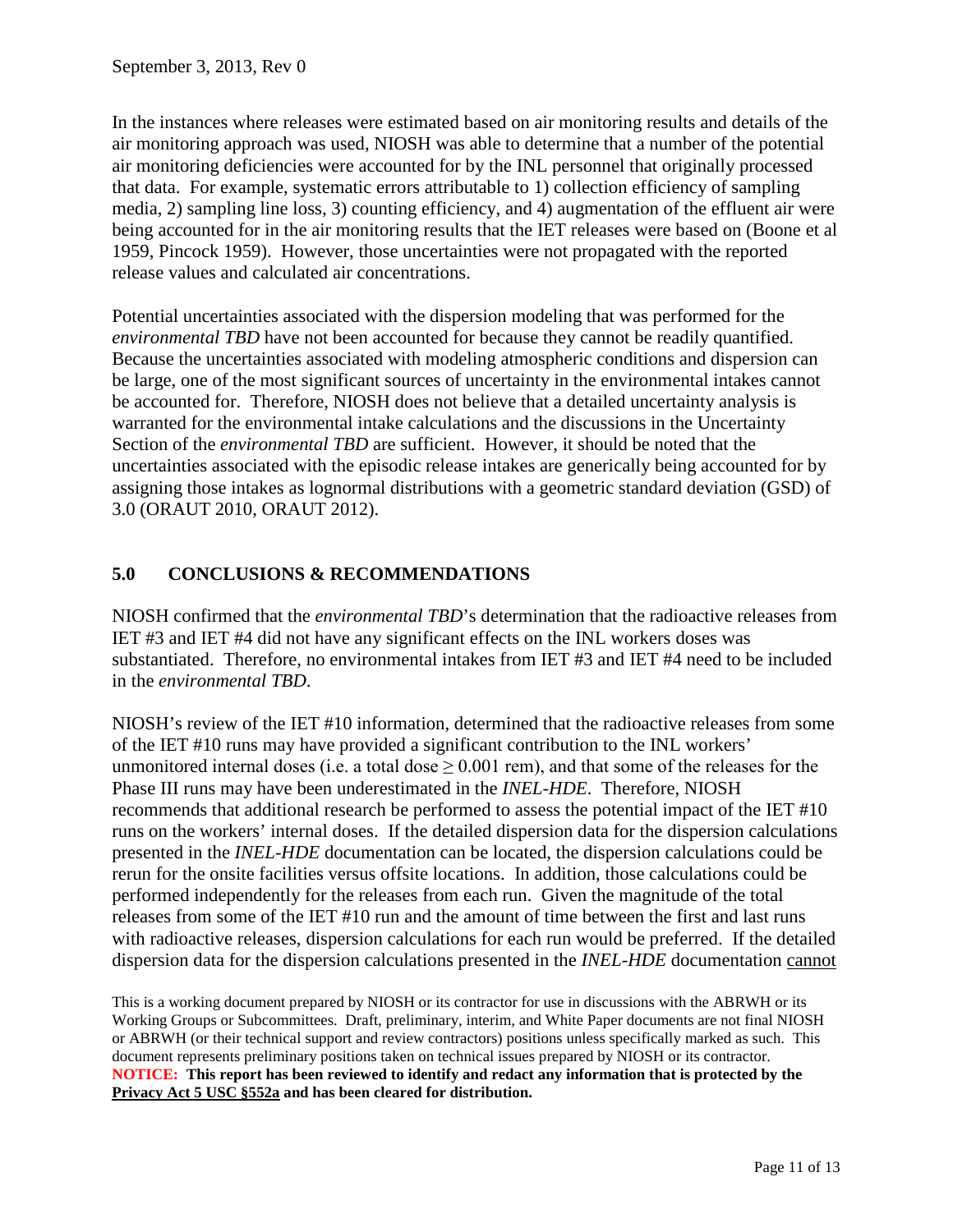be located, redoing the dispersion calculations for each run could be very difficult if not impossible.

The uncertainties associated with the episodic release intakes are generically being accounted for by assigning those intakes as lognormal distributions with a geometric standard deviation (GSD) of 3.0 (ORAUT 2010, ORAUT 2012). For the reasons stated above, NIOSH doesn't believe that a detailed uncertainty analysis is warranted for the environmental intake calculations and the discussions in the Uncertainty Section of the *environmental TBD* are sufficient.

# **6.0 REFERENCES**

- Behling, U. H., Mauro, J., 2005, *Critical Review of Source Terms for Select Initial Engine Tests Associated with the Aircraft Nuclear Propulsion Program at INEL*, SC&A, Inc. and SENES Oak Ridge, Inc., under Centers for Disease Control and Prevention Contract No. 200-2002-00367, July. [SRDB Ref ID: 103215]
- Boone, F. W., Lofthouse, J. H., VanVleck, L. D., 1959, *Gross Activity Stack Monitoring Results and Environmental Hazards Evaluation for the D101-L2A and D101-L2C Test Series*, DC 59-7-722, General Electric, Atomic Products Division, Aircraft Nuclear Propulsion Department, July 30. [SRDB Ref ID: 31951]
- CDC (U.S. Centers for Disease Control and Prevention), 2002, *Identification and Prioritization of Radionuclide Releases from the Idaho National Engineering and Environmental Laboratory*, RAC Report No. 3-CDCTask Order 5-2000-FINAL, Department of Health and Human Services, October 8. [SRDB Ref ID: 1141]
- DOE (U.S. Department of Energy), 1991a, *Idaho National Engineering Laboratory Historical Dose Evaluation*, DOE/ID-12119, Volume 1, Idaho Operations Office, Idaho National Engineering Laboratory, Idaho Falls, Idaho, August. [SRDB Ref ID 1107]
- DOE (U.S. Department of Energy), 1991b, *Idaho National Engineering Laboratory Historical Dose Evaluation*, DOE/ID-12119, Volume 2, Idaho Operations Office, Idaho National Engineering Laboratory, Idaho Falls, Idaho, August. [SRDB Ref ID 1109]
- DOE (U.S. Department of Energy), 1991c, *Idaho National Engineering Laboratory Historical Dose Evaluation Quality Assurance File – Summary of Dispersion Factors for IET #4, #6, #12, #13, #22, and #24 Tests*, DOE/ID-12119-QAF-090, Idaho Operations Office, Idaho National Engineering Laboratory, Idaho Falls, Idaho, May. [SRDB Ref ID 87576 p. 12-39]